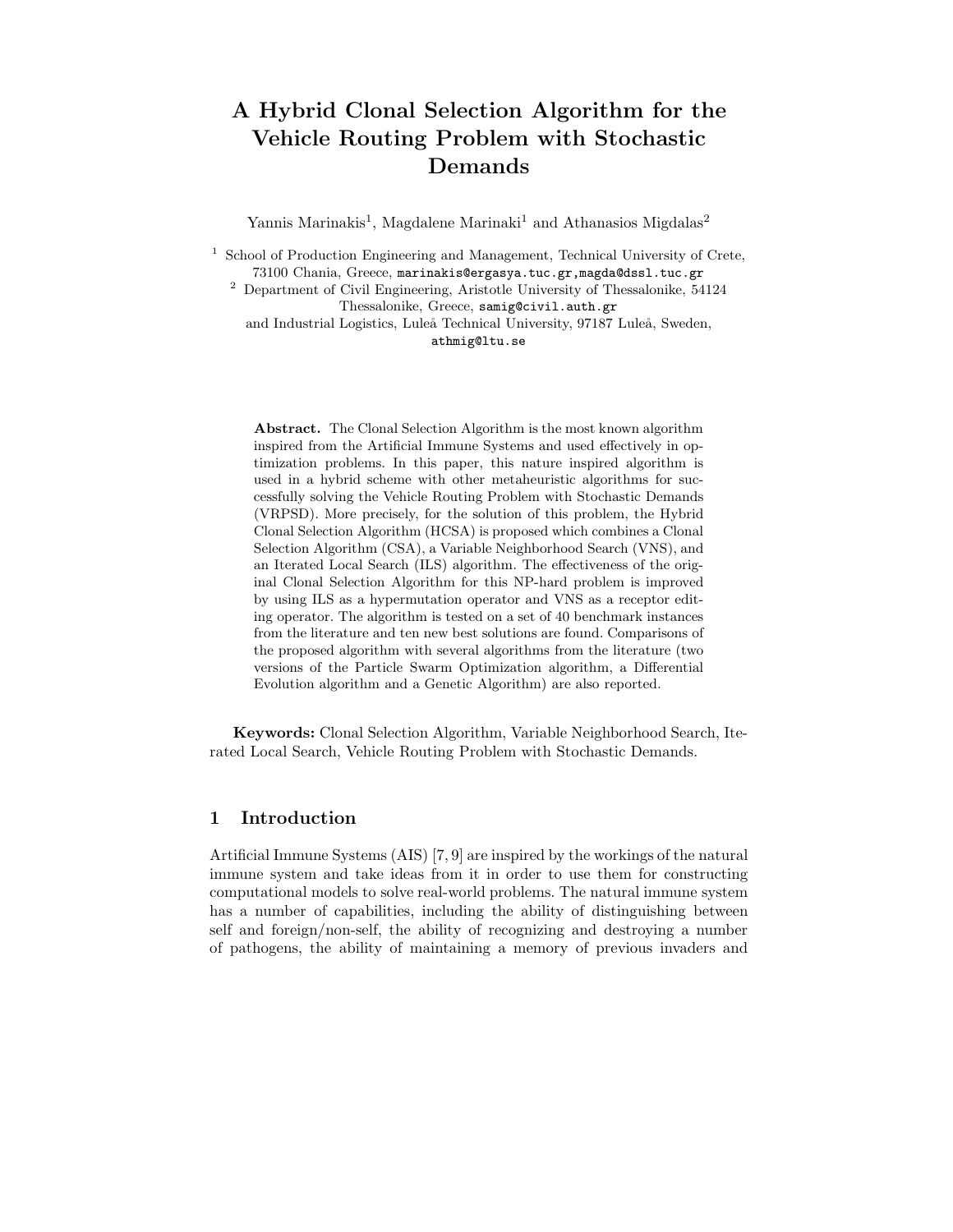the ability of protecting the organism from misbehaving cells in the body [3]. Taking into account the distinct features of the natural immune system, the AIS algorithms are classified into three categories [3] which are the Positive/Negative Selection algorithm [14], the Clonal Expansion and Selection algorithm [10, 11] and the Network Algorithms [28]. For information about natural and artificial immune systems please see [3, 7–9, 12, 13, 27].

One of the main algorithms based on clonal selection theory is the CLON-ALG algorithm [10]. In [10], the clonal selection algorithm is used for a binary character recognition task, for a multi-modal optimization task and for solving a 30 cities instance of the Traveling Salesman Problem. The clonal selection algorithm has been used for many real world problems, for example in [33] an improved clonal selection algorithm is used for solving the traveling salesman problem, in [18] an adaptive clonal selection algorithm is used for the edge linking of images, in [32] a clonal selection based memetic algorithm is proposed for solving job shop scheduling problems, in  $[6, 20]$  a clonal selection algorithm is used for solving the Vehicle Routing Problem, in [29, 30] a clonal selection algorithm is used for the solution of facility layout problems, in [25] a clonal selection principle is used to solve the constrained economic load dispatch (ELD) problem, in [5] a clonal selection principle is used for the automatic detection of multiple circular shapes from complicated and noisy images with no consideration of the conventional Hough transform principles and in [15] a Baldwinian clonal selection algorithm is proposed to deal with optimization problems.

This paper presents a novel approach to solve the Vehicle Routing Problem with Stochastic Demands using a hybridized version of the Clonal Selection Algorithm (CSA) with the Variable Neighborhood Search (VNS) [17] and the Iterated Local Search (ILS) [19] algorithms. These are utilized within the CSA in the role of the receptor editing operator and the hypermutation operator respectively. The use of these two algorithms is intended to improve the exploration and the exploitation abilities of the hybrid CSA by employing two very powerful metaheuristics within an evolutionary framework provided by the CSA.

The Vehicle Routing Problem with Stochastic Demands (VRPSD) is a well known NP-hard problem. In this problem, the customers demands are known only when the vehicle arrives to them. This is in contrast to the Capacitated Vehicle Routing Problem (CVRP) where all the customer demands are known beforehand. In a VRPSD an a priori tour [1] is performed, i.e. a vehicle with finite capacity leaves from the depot with full load, visits each customer exactly once and returns to the depot. However, returns from nodes, which are stochastic points [26], to the depot are also included in the final route when the vehicle needs replenishment. Based on the demand of the next customer in the a priori tour, the vehicle can either proceed to the depot for restocking or it can go to the next customer. Many times although the expected demand of the customer is less than the load of the vehicle, a *preventive restocking* is chosen. This means that the vehicle returns to the depot for replenishment in order to avoid the risk of visiting the next customer without having sufficient load. Concerning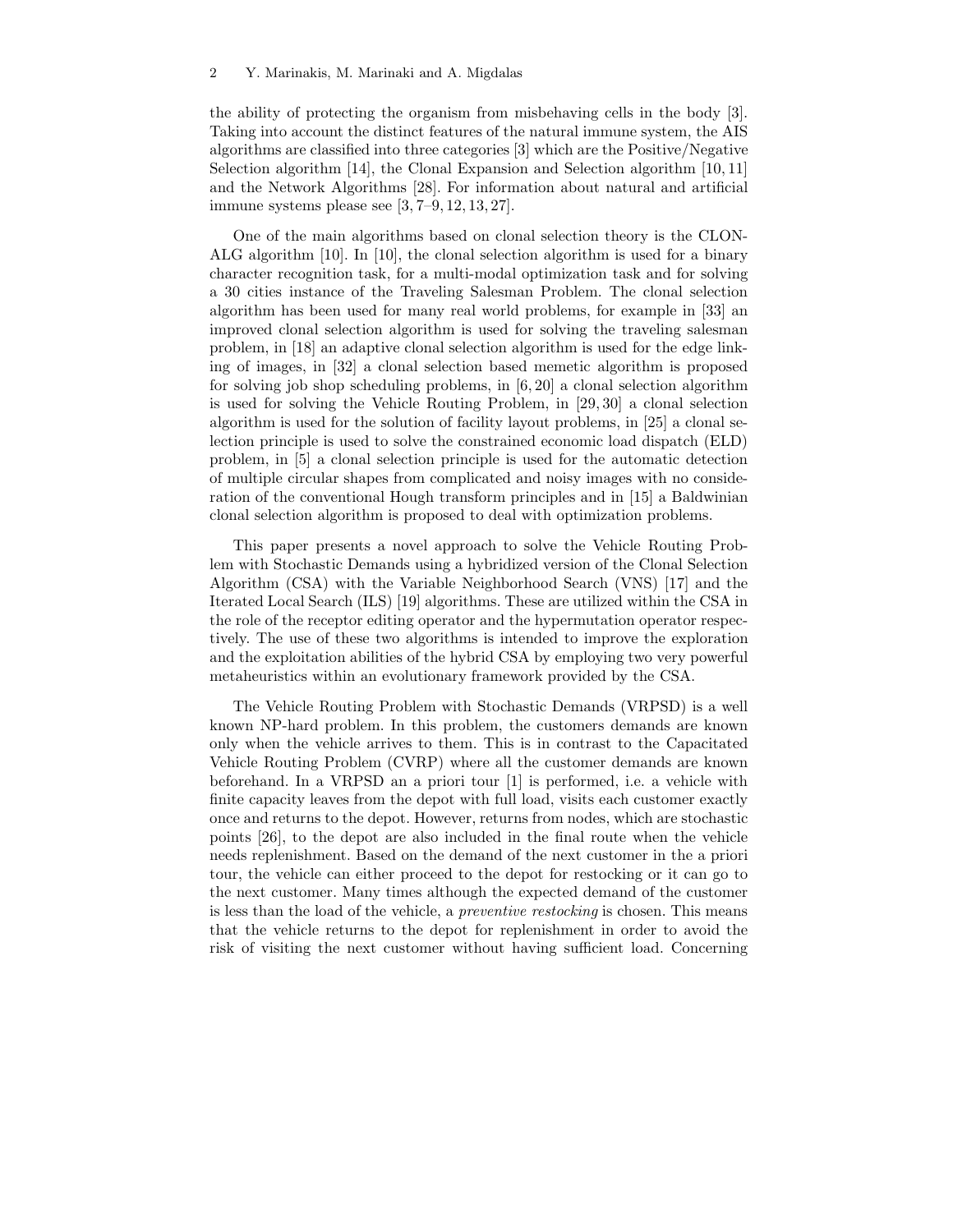the solution of the VRPSD, a number of algorithms have been proposed in the literature [1, 2, 4, 16, 21–23].

The rest of the paper is organized as follows: Section 2 presents detailed derivation of the proposed algorithm. Section 3 the computational results obtained are given and commented. Section 4 concludes the paper and discusses some future research directions.

## **2 Hybrid Clonal Selection Algorithm for the Vehicle Routing Problem with Stochastic Demands**

In this section, the proposed algorithm for the solution of the VRPSD, the Hybrid Clonal Selection Algorithm (HCSA), is presented in detail. The Clonal Selection Algorithm (CSA) [11] is inspired by the clonal selection and affinity maturation process of B cells. B cells in the natural immune system are a type of lymphocytes, where lymphocytes are a type of leukocytes (white blood cells) that are responsible for identifying and killing pathogens [3] once the immune system has detected their presence, where pathogens are foreign bodies including viruses, bacteria, multi-cellular parasites, and fungi [3]. In a clonal selection algorithm, a large quantity of antibodies is created, where the antibodies in the natural immune system are glycoproteins (protein+carbohydrate) secreted into the blood in response to an antigenic stimulus that neutralise the antigen by binding specifically to it [3]. The antibodies will bind strongly to a specific antigen, where antigens are foreign molecules expressed by a pathogen that trigger an immune system response [3].

In the algorithm, an antibody corresponds to a solution while an antigen represents the optimization problem. The degree of binding between the antibody and the antigen (affinity) represents the objective function to be optimized. The objective is to start from an initial population of solutions (antibodies) and using the algorithm iteratively, to improve the quality of the solutions in the population. A variant of this algorithm is to be developed subsequently.

Initially, we have to choose the population  $(NP)$  of the antibodies. Each antibody is randomly placed in the  $n$ -dimensional space as a candidate solution (in the VRPSD  $n$  corresponds to the number of nodes). Every solution in the HCSA is mapped using the path representation of the tour, that is the specific sequence of the nodes. Afterwords, the fitness (expected length of the a priori tour) of each antibody is calculated using the following equations [1]:

$$
f_j(q) = Minimum{f_j^p(q), f_j^r(q)},
$$
\n(1)

where

$$
f_j^p(q) = d_{j,j+1} + \sum_{k \le q} f_{j+1}(q-k)p_{j+1,k} + \sum_{k > q} [2d_{j+1,0} + f_{j+1}(q+Q-k)]p_{j+1,k},
$$
\n(2)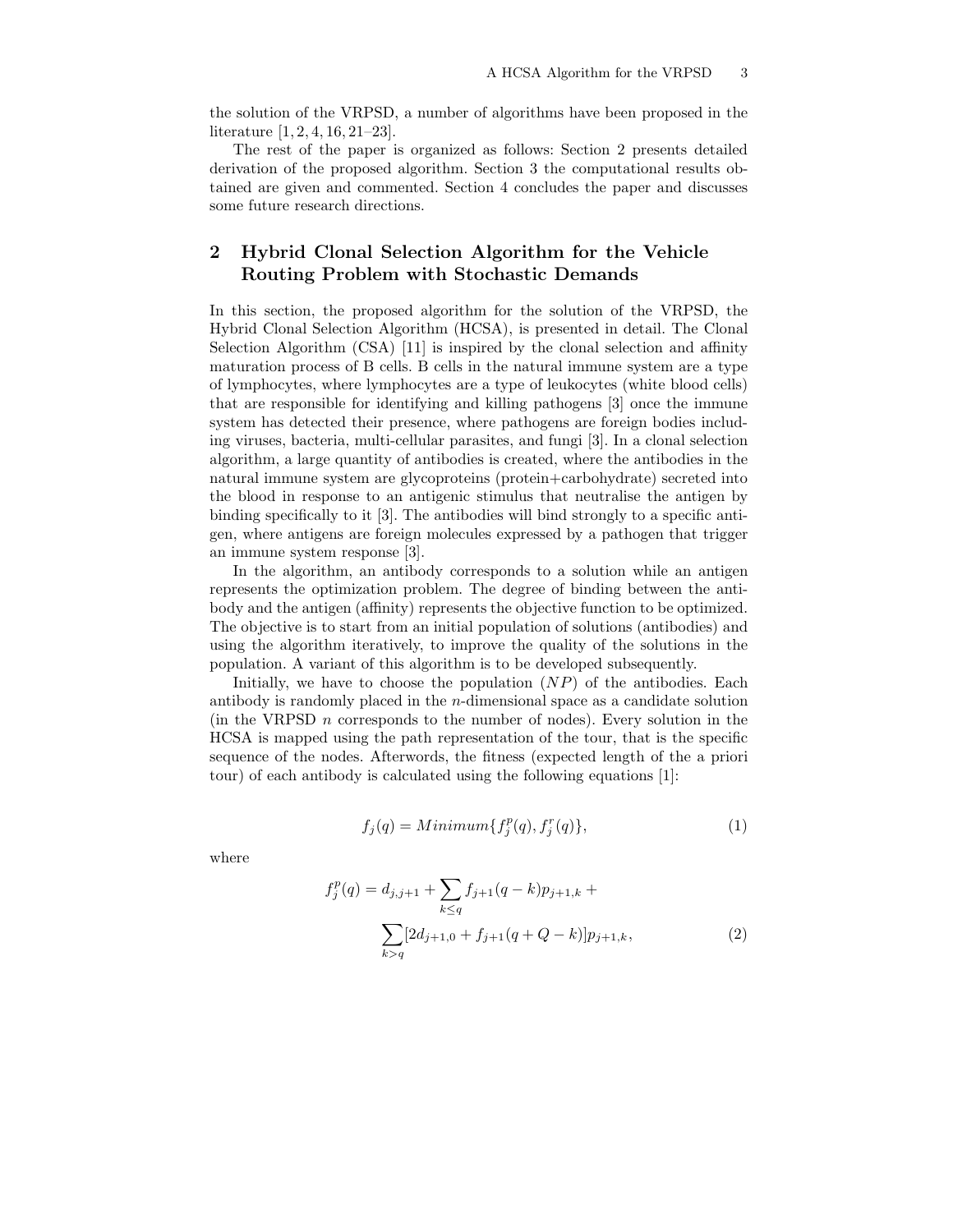and

$$
f_j^r(q) = d_{j,0} + d_{0,j+1} + \sum_{k=1}^K f_{j+1}(Q-k)p_{j+1,k}
$$
 (3)

with boundary condition:

$$
f_n(q) = d_{n,0}, q \in L_n,\tag{4}
$$

where  $G = (V, A, D)$  is a complete graph,  $V = \{0, 1, ..., n\}$  is the set of nodes with node 0 being the depot,  $A = \{(i, j) : i, j \in V, i \neq j\}$  is the set of arcs,  $D = \{d_{ij} : i, j \in V, i \neq j\}$  is the travel distance between node i and j, Q is the vehicle's capacity and  $\xi_i$ ,  $i = 1, ..., n$  are the customer demands. The demand follows a discrete probability distribution  $p_{ik} = Prob(\xi_i = k), k = 0, 1, 2, ..., K \leq$ Q and it does not exceed  $Q, s = (0, 1, ..., n)$  is an a priori tour, q is the vehicle's remaining load after serving customer j,  $f_j(q)$  is the expected cost from the customer j onward  $(f_0(q)$  is the expected cost of the a priori tour),  $f_j^p(q)$  is the expected cost of the route when the vehicle does not return to the depot but goes to the next customer and  $f_j^r(q)$  is the expected cost when the vehicle returns to the depot for preventive restocking. Due to the random behavior of customer demands, a *route failure* may occur, i.e. the final demand of any route may exceed the actual vehicle capacity. In order to avoid a route failure, a threshold value may be chosen [31] such that if the residual load after servicing a customer is greater than or equal to this value, then the next customer is visited. However, if the residual load is lower than the threshold value, a return to the depot for preventive restocking is chosen.

From the initial population  $NP$ , the best F solutions are selected. The selected antibodies are cloned and mutated to construct new candidate population of antibodies. The  $F$  antibodies generate  $F_c$  clones proportional to their fitness function (affinities). The fittest antibodies create larger number of clones. The number of cloned antibodies is given from the following equation:

$$
F_c = \sum_{i=1}^{F} round \frac{\beta F}{i},\tag{5}
$$

where  $\beta$  is a multiplying factor. Subsequently, the hypermutation operator is applied.

In this paper, two different hypermutation operators are used. The first one is the classic hypermutation operator (to be described below) while the second one is a metaheuristic, an Iterated Local Search algorithm (see section 2.2).

The first mutation operator selects the bits of the clone to be mutated randomly. Initially, a mutation operator number  $(Cr)$  which controls the fraction of bits to be mutated is selected. The value of  $Cr$  is compared to the value returned by a random number generator  $rand<sub>i</sub>(0, 1)$ . If the random number is less or equal to  $Cr$ , then, the corresponding bit is to be mutated, otherwise the corresponding bit remains unchanged. Hence, the choice of the Cr-value is critical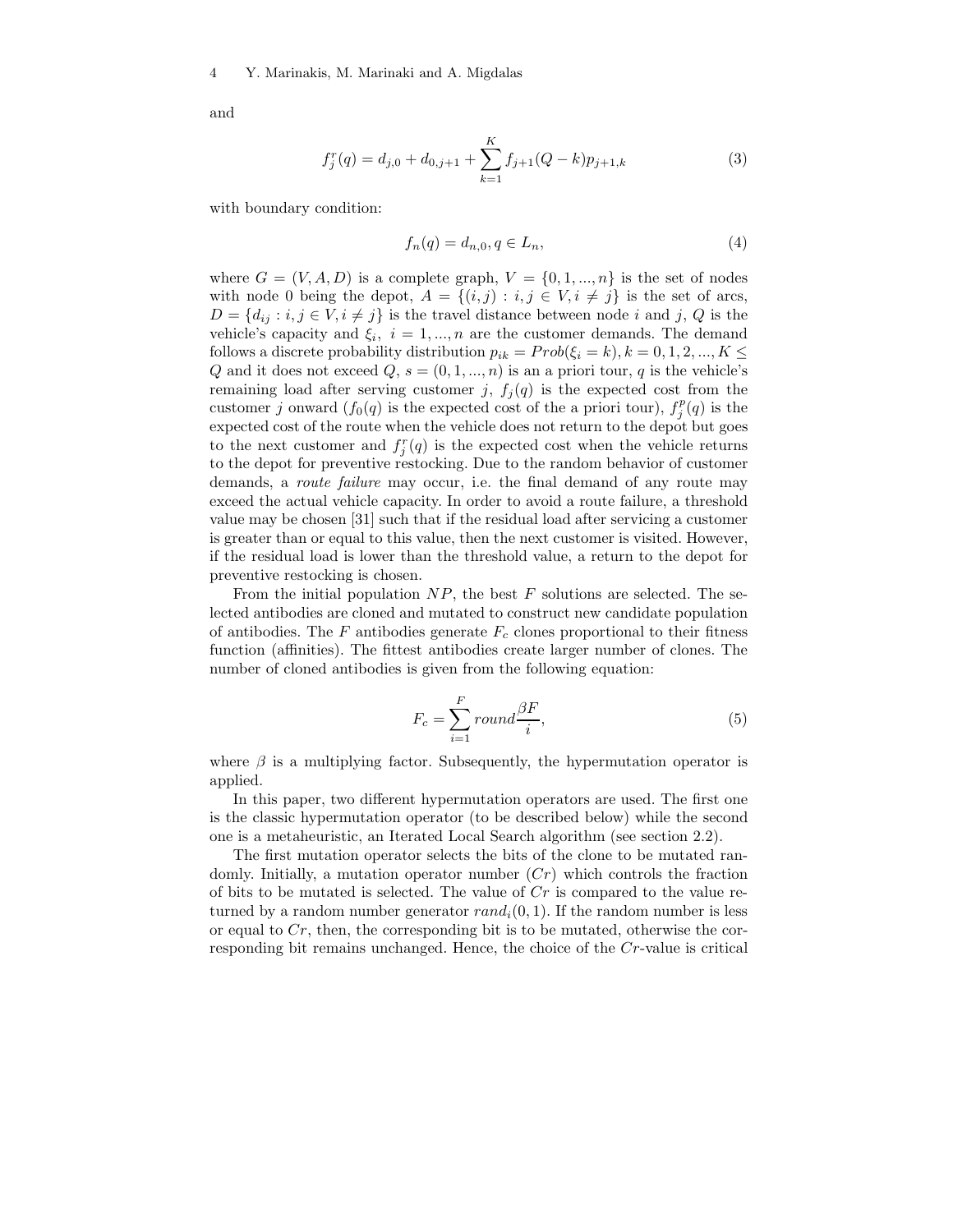since if its chosen value is close to or equal to 1, then, most of the bits of the clone are mutated. However, if the chosen value is close to 0, then, almost none of the bits are mutated. In the classic CSA, the hypermutation rate of clones is inversely proportional to their fitness function (antigenic affinity). The higher is the affinity, the smaller is the mutation rate. In the proposed algorithm, in addition to the previous procedure, the clones produced from a common antibody have different hypermutation rates. This change is introduced in order to impose diversity of the clones.

Finally, a receptor editing step is applied. The receptor editing is used as a diversification phase of the algorithm. Two different receptor editing operators are used: One is the classic receptor editing operator (to be described in the following) while the other is metaheuristic algorithm based on the Variable Neighborhood Search (see section 2.1). Hence, if a clone gets stuck at a local optimum, the receptor editing phase of the algorithm introduces the possibility of escaping from the local optimum. When the receptor editing is called, then a search of unexplored places in the solution space is performed by reversing bits of the clone.

In contrast to the classic Clonal Selection Algorithm, the proposed algorithm applies either a hypermutation operator or a receptor editing operator to a clone. This is an attempt to generate the largest possible number of different clones. In order to decide whether a receptor editing operator or a hypermutation operator should be applied to a cloned antibody, a maturate operator number  $(Mr)$  is selected. The value of  $Mr$  is compared to the value of a random number generator  $rand<sub>i</sub>(0, 1)$ . If the random number is less or equal to the Mr for the corresponding clone, a hypermutation operator is applied, otherwise a receptor editing operator is applied.

The population of the clones is evaluated and the best among them  $(S)$  are selected in order to be added to the original population. Finally, new randomly generated solutions  $(R)$  are created that replace the worst antibodies of the population  $(NP)$  according to a specified percentage. In the next generation, the antibodies that belong to the subset  $NP$  survive and all the other clones or antibodies (subsets  $F, F_c, S$  and  $R$ ) are removed. A pseudocode of the proposed algorithm is as follows:

### **Algorithm** HCSA

*Definition of parameters used in the main phase of the algorithm*

Definition of the maximum number of iterations

Definition of the maximum number of antibodies  $(NP)$ 

Definition of numbers  $R$  and  $S$ 

Definition of the number of  $Cr$ ,  $Mr$  and  $\beta$ 

*Initialization Phase*

Generation of the initial population  $(NP)$  of the antibodies

Calculation of the fitness function of each antibody

Sorting of the antibodies according to their fitness' functions *Main Phase*

**do while** the maximum number of iterations has not been reached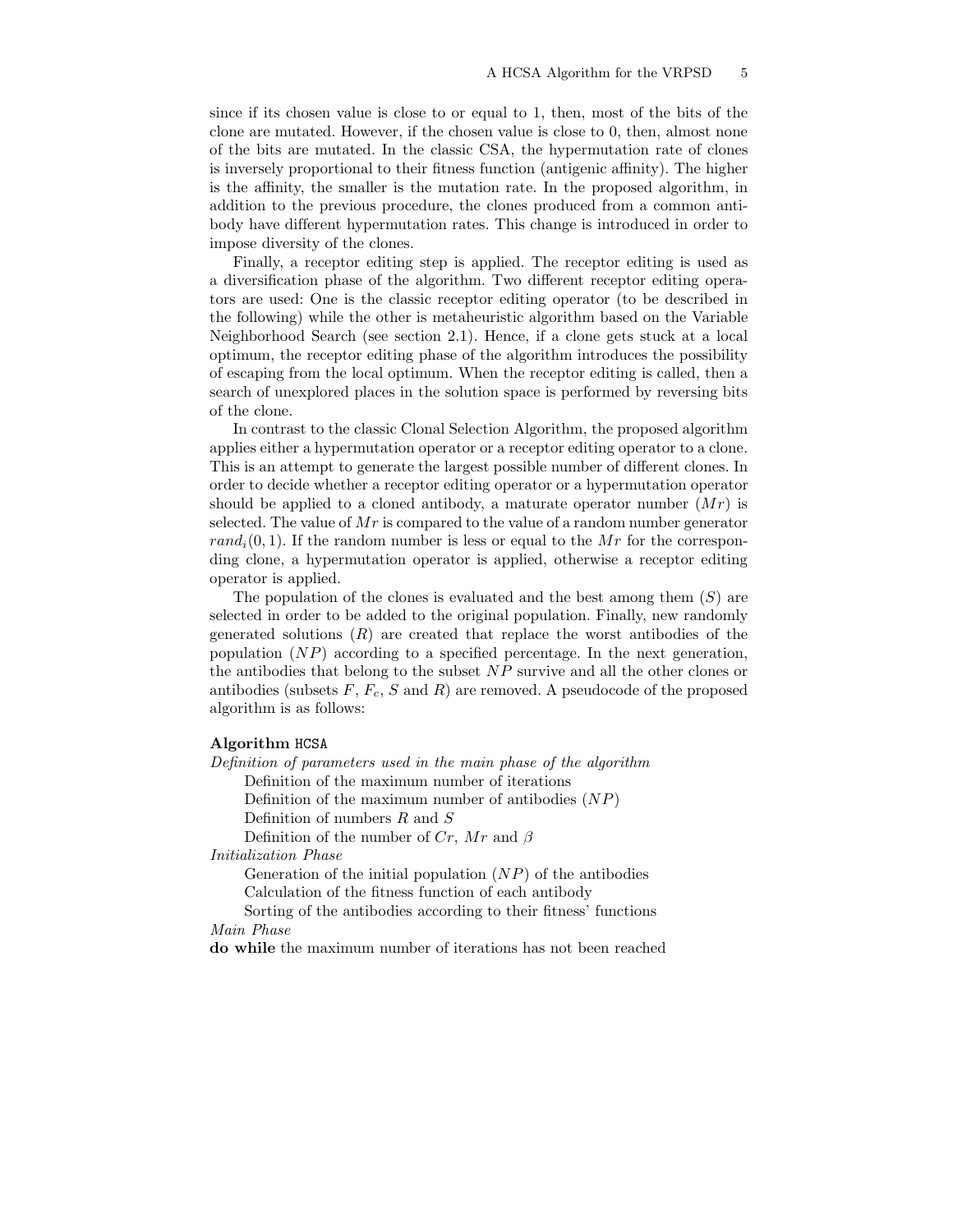Selection of a subset  $F$  of the solutions from  $NP$ For each member of F create a set of clones F*<sup>c</sup>* **for** each clone **if** rand $(0, 1) \leq Mr$ Call the hypermutation operator **else** Call the receptor editing operator **endif endfor** Calculation of the fitness function of each clone Sorting of the clones according to their fitness' functions Selection of a subset  $S$  of the clones from  $F_c$ Generation of random solutions R Calculation of the fitness function of each random solution Replacement of the worst members of the NP with better solutions from S and R Survival of the P subset into the next iteration Removal of all the other subsets  $(F, F_c, S$  and  $R)$  from the population **enddo return** The best antibody (best solution found)

## **2.1 Variable Neighborhood Search**

A Variable Neighborhood Search (VNS) [17] algorithm is applied in order to optimize the antibodies. The basic idea of the method is the successive search in a number of different neighborhoods of a solution. The search is applied either in a random or in a more systematic manner and aims at escaping from a local minimum in one neighborhood by switching to a another neighborhood. In this paper, the VNS algorithm is utilized in the following way. Initially, a number of local search algorithms based on different neighborhoods are listed. In the case of the Vehicle Routing Problem with Stochastic Demands, such algorithms are the 2-opt, 1-0 insert, 2-0 insert, 1-1 interchange, and 2-2 interchange.

In order to keep the complexity of the algorithm manageable, only one local search combination is applied to each antibody per iteration. Hence, a VNS operator number C*VNS* determines which local search algorithm is selected. The value of C*VNS* is compared to the output of a random number generator,  $rand<sub>i</sub>(0, 1)$ . Given the list of local search algorithms, if the random number is less than or equal to the C*VNS*, then, the first algorithm is used. If the random number is less than or equal to the  $2 * C_{VNS}$ , then, the second algorithm is used, and so on. In this implementation,  $C_{VNS}$  is set equal to 0.1. Since a combination of local search algorithms is preferable to a simple local search, the list of selectable algorithms is enlarged with several combinations (2-opt and 1-1 interchange, 2-opt and 1-0 insert, 1-0 insert and 2-2 interchange, 2-0 insert and 1-1 interchange and, finally, 2-opt, 1-1 interchange, 1-0 insert, 2-2 interchange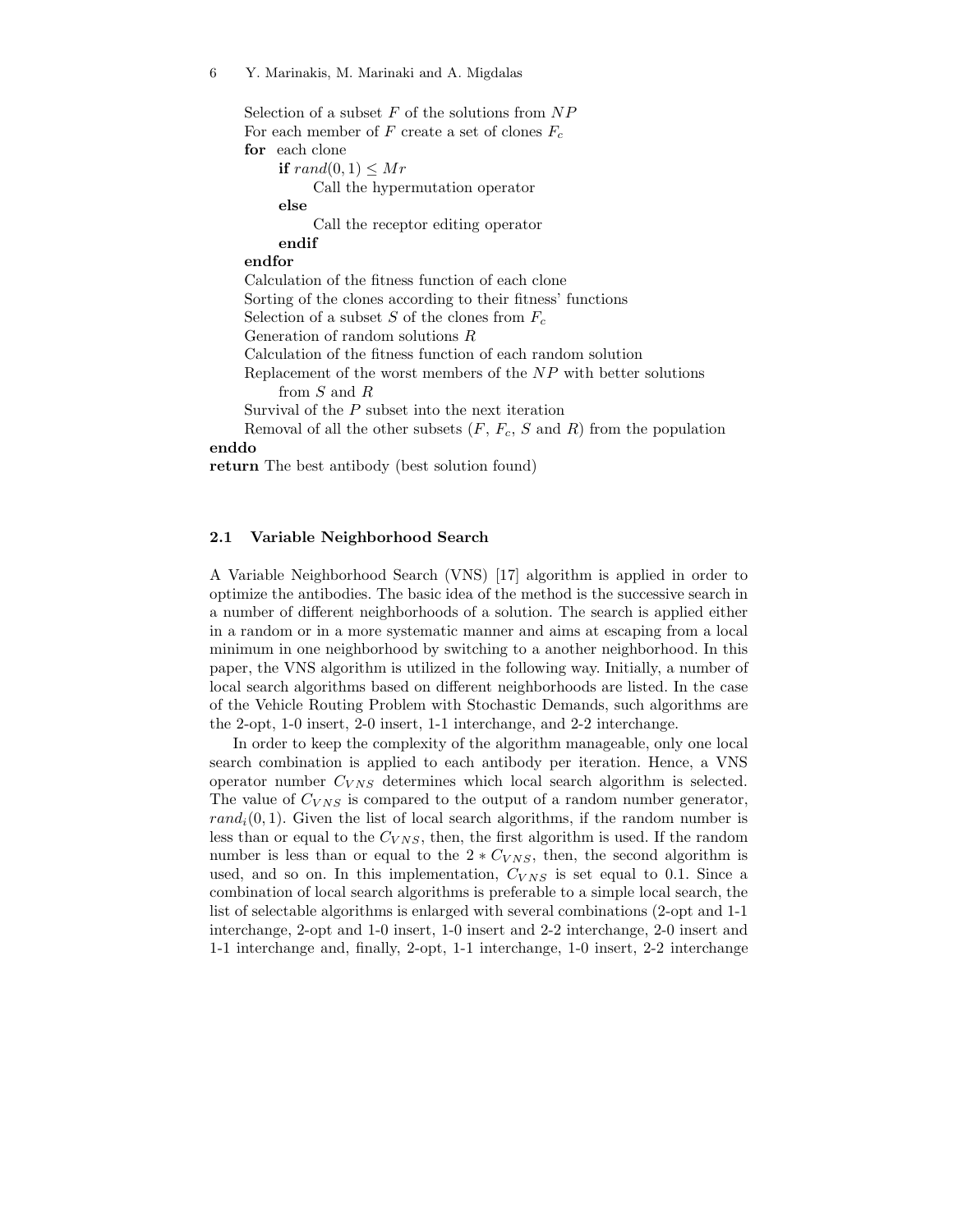and 2-0 insert) which are added to the five simple local search algorithms listed previously.

### **2.2 Iterated Local Search**

The purpose of the **Iterated Local Search (ILS)** algorithm is to improve previously produced local optima [19, 24, 27]. In this method, a perturbation is applied to each solution in order to produce new current solution. The perturbation can be thought as a large random move in the solution space.

There are a number of different ways to perform this perturbation. Thus, either a static perturbation can be applied where the length of the perturbation is fixed or a dynamic perturbation can be applied where the length of the perturbation is determined dynamically without using any memory of previous perturbations. Finally, an adaptive perturbation can be applied where the length of the perturbation is adapted during the iterations based on memory of previous good perturbations. The ILS can be thought of as an hypermutation operator as it changes every clone in a different way.

All three kinds of perturbations are applied in order to improve the exploration and exploitation abilities of the hybrid algorithm. In the static case, the length is fixed but the indices that it is applied upon vary. In the dynamic case, each clone is different as the length of the applied perturbation is not fixed. Finally, in the adaptive case, a number of good previous perturbations are used.

As an example, suppose that we have the following antibody (route):

1 2 3 4 5 6 7 8 9 10.

In order to produce 5 clones we can use the static version in which an initial perturbation length of, say, 5 is selected. Subsequently two indices, say, 4 and 10 are selected. The 5 nodes (customers) of the given route between the indices 4 and 10 are then perturbed. Thus, one possible new clone is then

1 2 3 4 9 7 8 5 6 10.

Yet another clone could be:

1 2 3 4 7 9 6 8 5 10.

If different indices are selected, for instance, the indices 2 and 8, then, a completely different clone is produced:

1 2 7 5 3 6 4 8 9 10.

In the dynamic version, not only the indices but also the perturbation length changes. Thus, if the length is 3 and the indices are 2 and 6, then, one possible clone is

1 2 5 3 4 6 7 8 9 10, and yet another is

1 2 4 5 3 6 7 8 9 10.

### **3 Results and Discussion**

Two different approaches are mainly used in the literature in order to deal with the route failure in the VRPSD. Both approaches have as a goal the minimization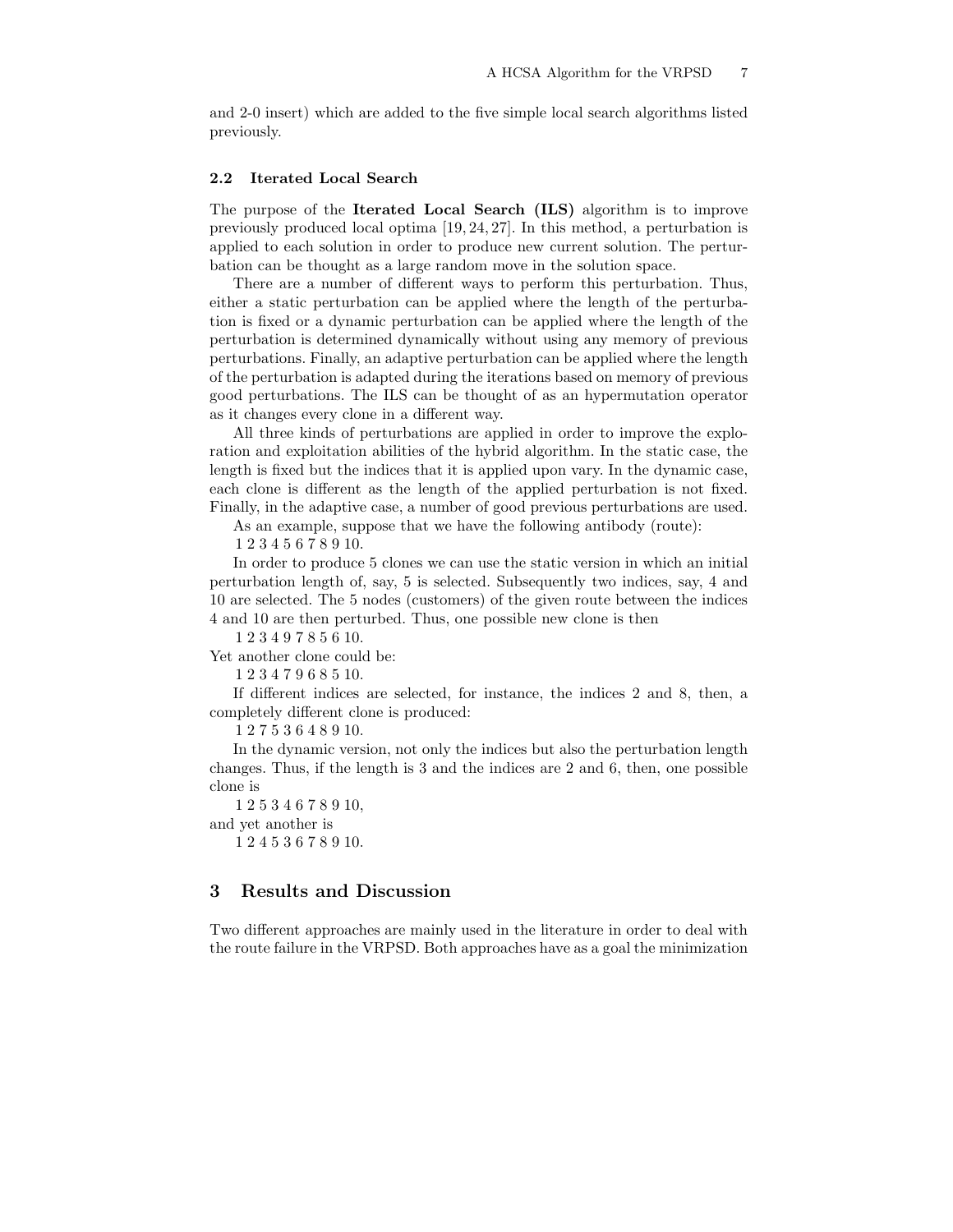of the expected cost. In one approach [4, 16], vehicles follow their assigned routes until a route failure occurs. Then a replenishment is performed at the depot and subsequently the vehicle returns to the customer where the route failure occurred and resumes the servicing. In this approach, a set of vehicles can be used. The second approach uses a "preventive restocking strategy" [1, 21, 31]. In this approach, in order to avoid the route failure, a threshold value is used. If the residual load after servicing a customer is greater than or equal to this threshold value, then the vehicle proceeds to the next customer, otherwise it returns to the depot for replenishment. In this case, only one vehicle is used.

Considering these issues, the proposed hybrid is tested for the benchmark in [4, 16, 34]. Note, however, that the obtained results are not be directly comparable to those of [4, 16] due to different handling of route failure. We use the same transformation of the customers demands as the one proposed by [4, 16] and therefore we assume customer demands to be independent Poisson random variables with the mean demand for each customer equal to the deterministic value of the demand given in the corresponding VRP problem.

|                                         |                | <b>PSO CENTPSO</b> | DE  | GА        | <b>HCSA</b> |
|-----------------------------------------|----------------|--------------------|-----|-----------|-------------|
| particles/individuals/antibodies $(NP)$ | 80             | 80                 | 200 | 150       | 100         |
| iterations                              | 3500           | 3500               |     | 3500 3500 | 3500        |
| F                                       |                |                    |     |           | 0.25NP      |
| R                                       |                |                    |     |           | 0.1NP       |
| $\mathcal{S}$                           |                |                    |     |           | 0.2NP       |
| $ls_{iter}$                             | 100            | 100                | 100 | 100       | 100         |
| $c_{1,min} = c_{2,min}$                 | $\overline{2}$ | $\overline{2}$     |     |           |             |
| $c_{1,max} = c_{2,max}$                 | 5              | 5                  |     |           |             |
| $\boldsymbol{w}_1$                      |                | 0.8                |     |           |             |
| $w_2$                                   |                | 0.9                |     |           |             |
| $u_{bound}$                             | $\overline{4}$ | 4                  |     |           |             |
| $l_{bound}$                             | $-4$           | $-4$               |     |           |             |
| Cr                                      |                |                    | 0.8 |           | 0.7         |
| Mr                                      |                |                    | 0.8 |           | 0.6         |
| ß                                       |                |                    | 0.5 |           | 0.4         |
| Probability of crossover                |                |                    |     | 0.8       | ۰           |
| Probability of mutation                 |                |                    |     | 0.2       |             |

**Table 1.** Parameters for all algorithms

Four algorithms are compared to the proposed HCSA. All algorithms were implemented in modern Fortran and compiled with the Lahey f95 compiler. The chosen algorithm parameters are presented in Table 1. The first column of the table lists the names of the parameters. All algorithms share the same number of iterations and the same number of local search iterations. In Table 1, whenever the symbol − appears in a column, the parameter is not used by the corre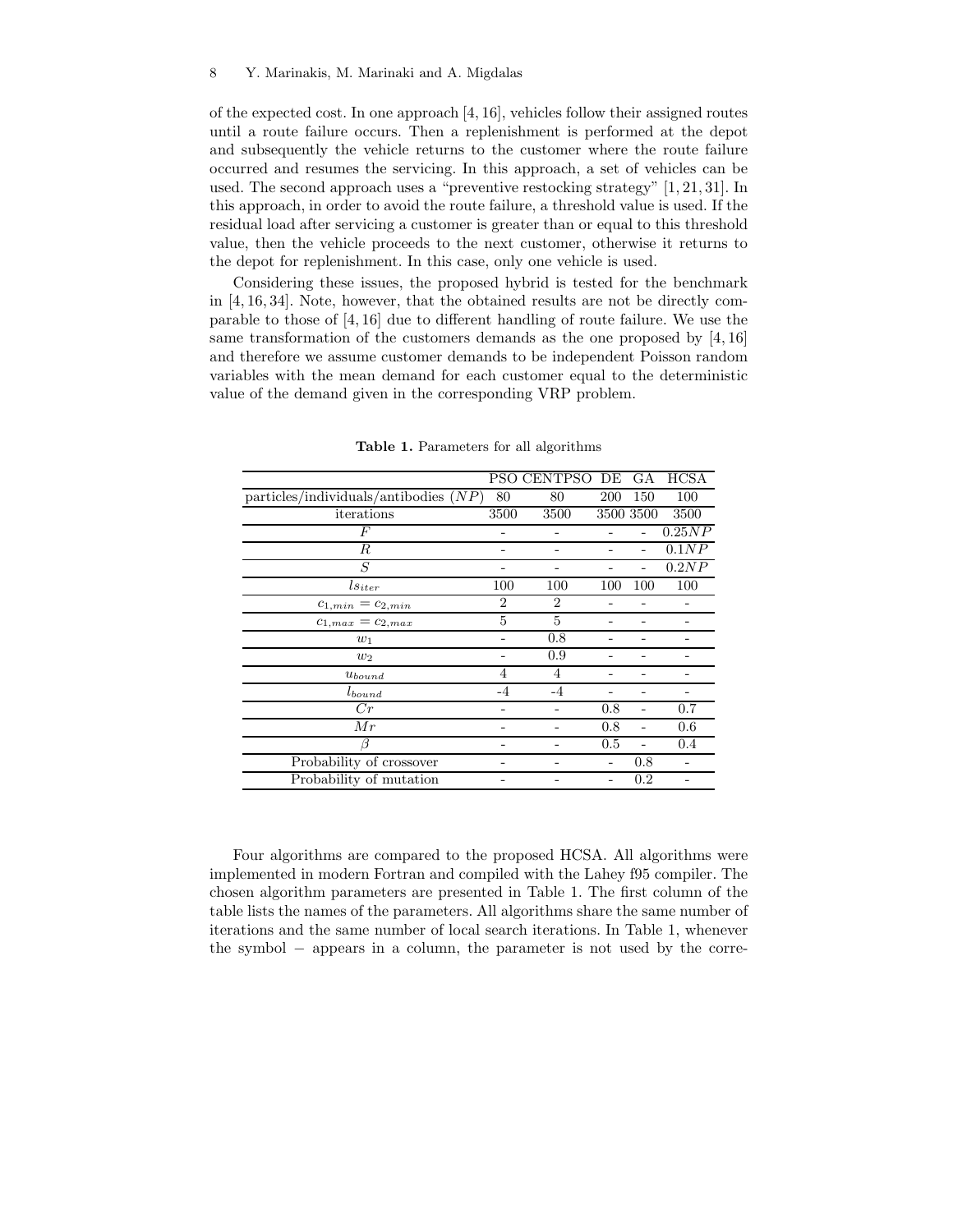sponding algorithm. The parameters for Particle Swarm Optimization (PSO), Combinatorial Expanding Neighborhood Topology Particle Swarm Optimization (CENTPSO), Differential Evolution (DE) and Genetic Algorithm (GA) are borrowed from the papers [21–23]. We have followed the similar to these methodology for the choice of parameter values for the HCSA. Thus, many different alternative values were tested and those finally selected gave the best results w.r.t. solution quality and the computational time needed in order to obtain it. Once the final parameter values were selected, 10 different runs were performed for each problem instance.

In Table 2, the results of the proposed hybrid algorithm for a set of forty benchmark instances [4, 16] are presented. The first column of Table 2 gives the names of the instances, which, in turn, include the number of nodes and the number of vehicles. For example, the instance name A-n32-k5 specifies 32 nodes and 5 vehicles. The number of nodes is in the range from 16 to 60. The second column lists the capacity of the vehicles in each problem instance. Column 3 lists the Best Known Solutions (BKS) from the literature. These solutions are based on the preventive restocking approach for the route failure. Column 4 lists the best cost obtained (S), column 5 the obtained solution quality  $(\omega)$ , column 6 gives the average (av) cost over the 10 runs, column 7 presents the standard deviation (stdev), column 8 the variance (var), column 9 gives the median cost (md) and, finally, column 10 gives the average CPU time (in seconds) for these runs. The solution quality is given in terms of the relative deviation from the best known solution (BKS). Hence for the HCSA we have:

$$
\omega = \frac{(c_{HCSA} - c_{BKS})}{c_{BKS}}\%
$$
\n(6)

where c*HCSA* denotes the cost of the solution found by the HCSA and c*BKS* is the cost of the best known solution for the specific problem instance. As it can be seen, the proposed algorithm gives in 10 instances new best solutions for the Vehicle Routing Problem with Stochastic Demands. The improvement in the quality of the solutions to these instances is between 0.03% and 1.01%. The average deviation of the best known solution is 0.83%. In sixteen out of forty instances the quality of the solutions is less than  $1\%$ , in seven is between  $1\%$  to 2% and in seven instances is more than 2% with the worst quality equal to 4.07%. The algorithm in all runs gave very good results with small differences between them as the variance is in the range  $[0.11, 1.25]$ , with the average variance being equal to 0.61, and as the standard deviation is in the range [0.33, 1.12], with the average standard deviation equal to 0.77. In seven instances, the average values over the ten runs are less than the corresponding best known solution which demonstrates the effectiveness of the proposed algorithm. For these instances, the quality has improved by 0.02% up to 0.73%. For the rest of the instances, the average quality over the ten runs is between 0.01% and 4.15%, with the average quality being between  $0\%$  and  $1\%$  for seventeen instances, between  $1\%$  and  $2\%$ for eight instances and more than 2% for eight instances.

As it would be interesting in addition to the results of the proposed algorithm (HCSA) to present results of how each one of the modifications of the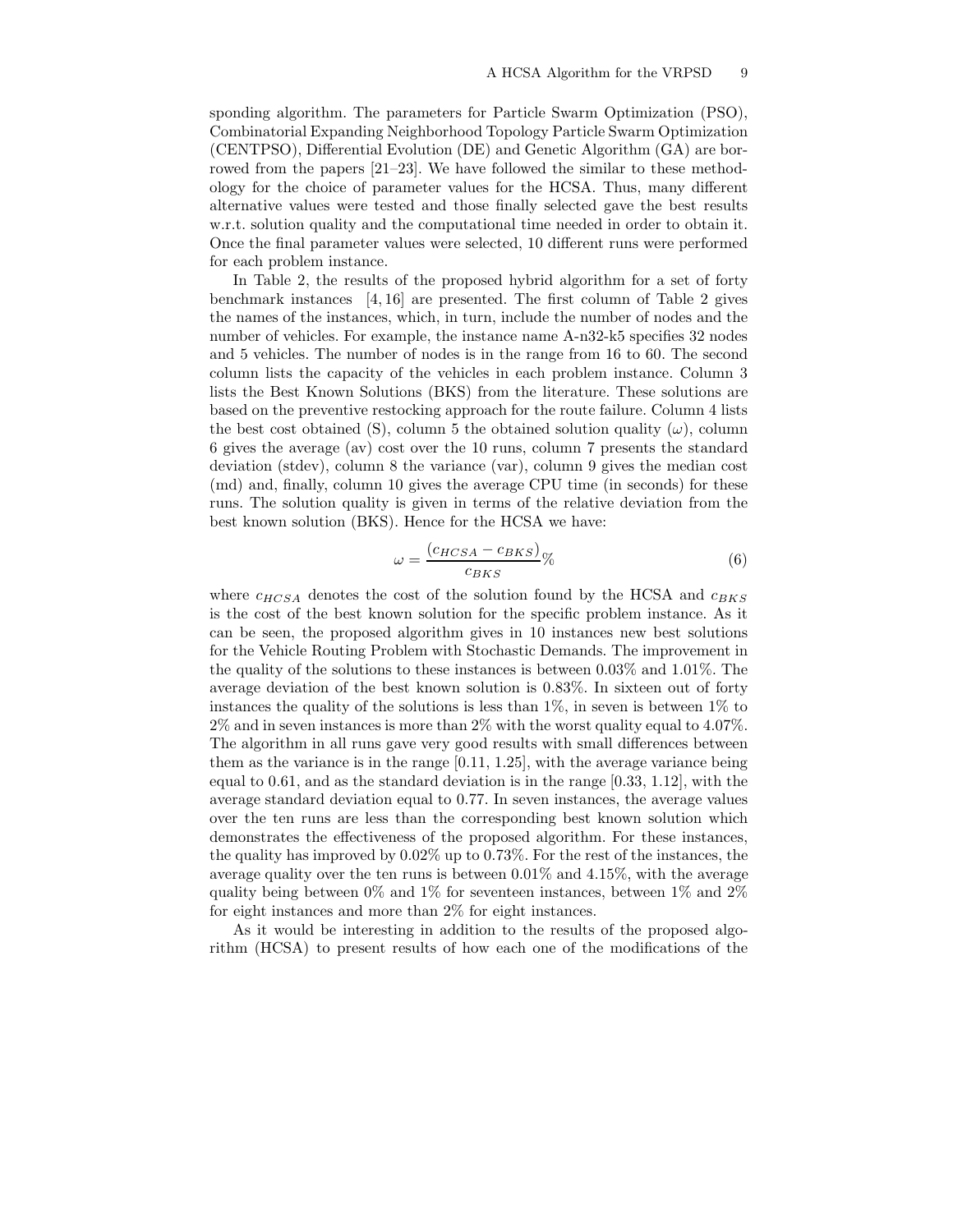**Table 2.** Results of the proposed algorithm using the second approach of dealing with the issue of the route failure occurrence

| Instance    | Q       | BKS      | S            | $\omega$ | av                   | stdev         | var      | md                      | CPU<br>(sec) |
|-------------|---------|----------|--------------|----------|----------------------|---------------|----------|-------------------------|--------------|
| $A-n32-k5$  | 100     | 820.44   | 822.93       | 0.30     | 823.80               | 0.69          | 0.48     | 823.82                  | 215.8        |
| $A-n33-k5$  | 100     | 684.2    | 689.44       | 0.77     | 690.38               | 0.90          | 0.81     | 690.16                  | 238.2        |
| $A-n33-k6$  | 100     | 762.39   | 763.07       | 0.09     | 763.94               | 0.85          | 0.71     | 763.63                  | 241.5        |
| $A-n34-k5$  | 100     | 788.7    | 798.39       | 1.23     | 799.29               | 0.84          | 0.70     | 799.19                  | 242.4        |
| A-n36-k5    | 100     | 826.21   | 822.71       | $-0.42$  | 823.43               | 0.80          | 0.63     | 823.20                  | 245.8        |
| A-n37-k5    | 100     | 693.18   | 700.89       | $1.11\,$ | 701.78               | 0.87          | 0.75     | 701.50                  | 249.2        |
| $A-n37-k6$  | 100     | 995.22   | 1007.3       | 1.21     | 1008.26              | $\rm 0.91$    |          | 0.82 1008.07            | 248.1        |
| $A-n38-k5$  | 100     | 752.2    | 752.98       | 0.10     | 753.88               | 1.00          | 1.00     | 753.59                  | 251.4        |
| $A-n39-k5$  | 100     | 853.002  | 859.53       | 0.77     | 860.54               | 0.67          | 0.45     | 860.71                  | 263.5        |
| $A-n39-k6$  | 100     | 845.25   | 850.17       | 0.58     | 851.04               | 0.70          | $0.48\,$ | 850.97                  | 259.8        |
| A-n44-k6    | 100     | 977.0056 | 1016.8       |          | 4.07 1017.56         | $\rm 0.61$    |          | $0.37$ 1017.57          | 264.5        |
| $A-n45-k6$  | $100\,$ | 988.12   | 1007.4       | 1.95     | 1008.37              | $0.72\,$      |          | 0.53 1008.41            | 268.4        |
| $A-n45-k7$  | 100     | 1175.45  | 1186.4       |          | 0.93 1187.31         |               |          | $0.83$ 0.69 1187.10     | 269.2        |
| A-n46-k7    | 100     | 976.84   | 977.19       | 0.04     | 978.19               | 0.70          | 0.49     | 978.23                  | 275.8        |
| $A-n48-k7$  | 100     | 1132.15  | 1145         |          | 1.14 1145.99         | 0.78          |          | 0.60 1146.04            | 301.5        |
| $A-n53-k7$  | 100     | 1094.2   |              |          | 1098.15 0.36 1099.07 | 0.96          |          | 0.93 1098.56            | 317.8        |
| A-n54-k7    | 100     | 1217.2   | 1255.7       |          | 3.16 1256.39         | $0.51\,$      |          | $0.26$ 1256.49          | 324.5        |
| A-n55-k9    | $100\,$ | 1118.4   | 1149.1       |          | 2.74 1150.10         | 0.80          |          | 0.64 1150.19            | 329.8        |
| $A-n60-k9$  | 100     | 1436.5   | 1479.8       |          | 3.01 1480.59         | 0.78          |          | 0.60 1480.53            | 405.1        |
| $E-n22-k4$  | 6000    | 378.56   | 376.02       | $-0.67$  | 376.99               | 1.12          | 1.25     | 376.43                  | 875.5        |
| $E-n33-k4$  | 8000    | 847.38   | 848.95       | 0.19     | 849.41               | 0.33          | 0.11     | 849.43                  | 918.7        |
| $E-n51-k5$  | 160     | 544.86   | 549.25       | 0.81     | 550.13               | 0.91          | 0.84     | 549.67                  | 457.2        |
| $P-n16-k8$  | $35\,$  | 441.98   | 437.51       | $-1.01$  | 438.54               | $0.86\,$      |          | 0.74 438.72             | $85.6\,$     |
| $P-n19-k2$  | 160     | 207.46   | 213.05       | 2.69     | 213.93               | $0.73$ $0.54$ |          | 213.92                  | 142.5        |
| $P-n20-k2$  | 160     | 224.25   | 226.29       | 0.91     | 227.34               | 0.85          | 0.72     | 227.12                  | 157.8        |
| $P-n21-k2$  | 160     | 218.13   | 216.46       | $-0.77$  | 217.37               | 0.74          | $0.55\,$ | 217.20                  | 162.5        |
| $P-n22-k2$  | 160     | 223.06   | 225.67       | 1.17     | 226.60               | 0.76          | 0.58     | 226.45                  | 165.8        |
| $P-n22-k8$  | 3000    | 586.91   | 586.71       | $-0.03$  | 587.47               | 0.89          | 0.80     | 587.10                  | 358.2        |
| $P-n23-k8$  | 40      | 532.82   | 532.12 -0.13 |          | 532.86               | $\rm 0.52$    | 0.27     | 532.69                  | 97.8         |
| $P-n40-k5$  | 140     | 471.11   | 468.67 -0.52 |          | 469.59               | 0.87          | 0.75     | 469.41                  | 314.2        |
| $P-n45-k5$  | 150     | 527.9    | 527.27       | $-0.12$  | 528.20               | 0.77          | 0.59     | 528.06                  | 358.4        |
| $P-n50-k10$ | 100     | 724.6    | 736.69       | 1.67     | 737.74               | 0.87          | 0.76     | 737.46                  | 347.5        |
| $P-n50-k7$  | 150     | 570.94   | 575.12       | 0.73     | 575.68               | 0.41          | 0.17     | 575.68                  | 398.5        |
| $P-n50-k8$  | 120     | 654.87   | 660.92       | 0.92     | 661.69               | 0.78          | 0.61     | 661.43                  | 372.5        |
| $P-n51-k10$ | 80      | 773.48   | 789.39       | 2.06     | 790.28               | $0.78\,$      | 0.61     | 790.39                  | 205.2        |
| $P-n55-k10$ | 115     | 720.67   | 726.22       | 0.77     | 727.18               | 0.81          | 0.65     | 727.15                  | 298.5        |
| $P-n55-k15$ | 70      | 999.94   | 1002         | 0.21     | 1002.77              | $0.90\,$      |          | 0.81 1002.51            | 194.2        |
| $P-n55-k7$  | 170     | 587.95   | 587.14 -0.14 |          | 587.94               | 0.53          | 0.28     | 588.04                  | 265.5        |
| $P-n60-k10$ | 120     | 772.86   | 790.62       | 2.30     | 791.56               | 0.73          | 0.54     | 791.20                  | 278.5        |
| $P-n60-k15$ | 80      | 1012.9   |              |          | 1005.9 -0.69 1006.63 |               |          | $0.52$ $0.27$ $1006.62$ | $215.5\,$    |

initial version of the Clonal Selection Algorithm (CSA) affects the proposed algorithm, we present in Table 3 the results of the classic CSA, of a CSA with ILS and of a CSA with VNS. As it can be observed the results of the proposed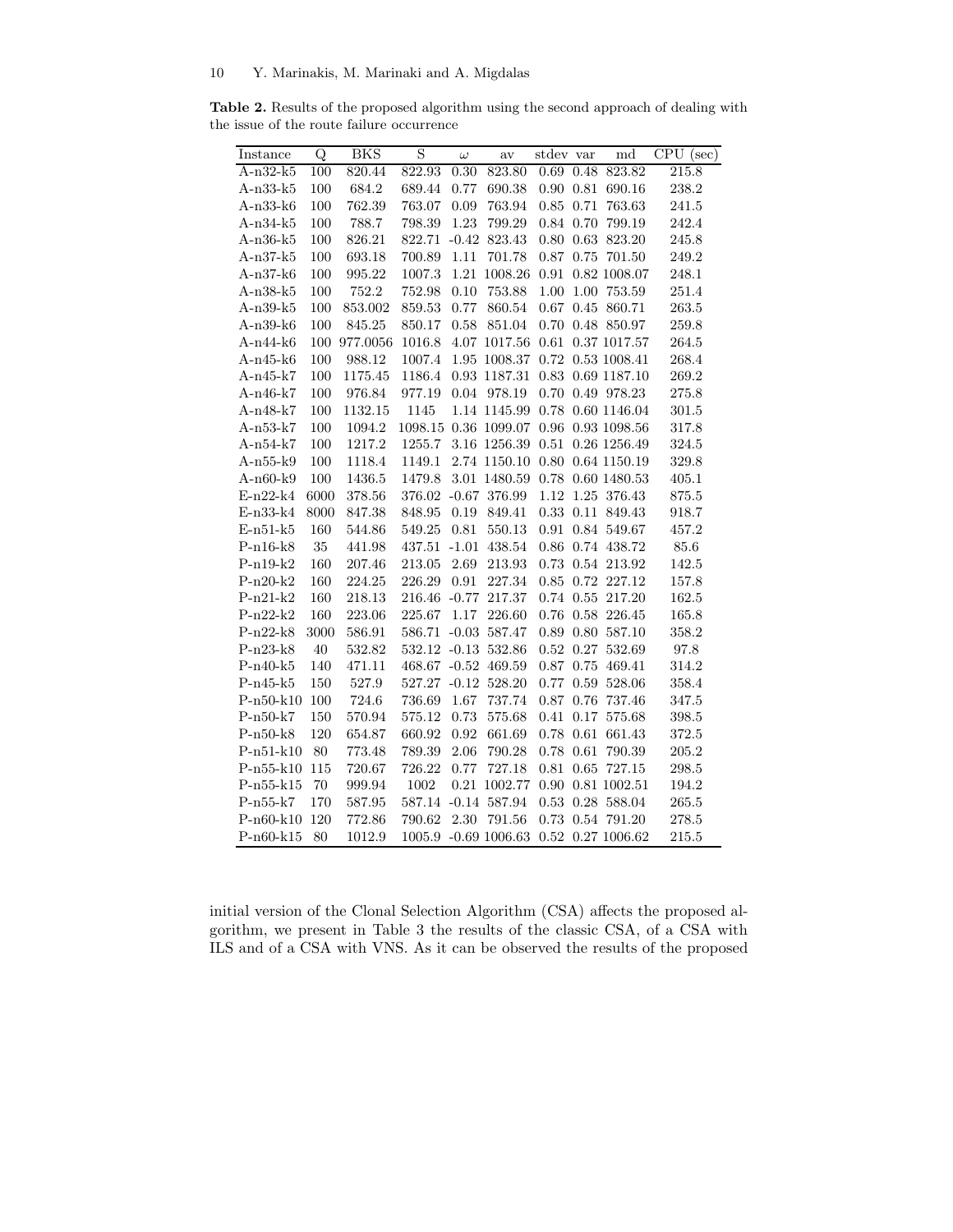|                           | <b>BKS</b>      | <b>CSA</b>           |          | $CSA-ILS$    |          | CSA-VNS      |          | <b>HCSA</b>                               |          |  |
|---------------------------|-----------------|----------------------|----------|--------------|----------|--------------|----------|-------------------------------------------|----------|--|
|                           |                 | S                    | $\omega$ | S            | $\omega$ | S            | $\omega$ | $\overline{S}$                            | $\omega$ |  |
| A-n32-k5                  | 820.44          | 851.15               | 3.74     | 824.69       | 0.52     | 825.11       | 0.57     | 822.93                                    | 0.30     |  |
| A-n33-k5                  | 684.20          | 703.82               | 2.87     | 689.93       | 0.84     | 691.18       | 1.02     | 689.44                                    | 0.77     |  |
| $A-n33-k6$                | 762.39          | 785.25               | 3.00     | 763.99       | 0.21     | 763.47       | 0.14     | 763.07                                    | 0.09     |  |
| A-n34-k5                  | 788.70          | 819.37               | 3.89     | 799.32       | 1.35     | 799.24       | 1.34     | 798.39                                    | $1.23\,$ |  |
| A-n36-k5                  | 826.21          | 855.15               | 3.50     | 822.92       | $-0.40$  | 822.89       | $-0.40$  | 822.71                                    | $-0.42$  |  |
| A-n37-k5                  | 693.18          | 707.35               | 2.04     | 701.91       | $1.26\,$ | 703.16       | 1.44     | 700.89                                    | 1.11     |  |
| A-n37-k6                  | 995.22          | 1028.15              | 3.31     | 1008.12      | 1.30     | 1007.54      | 1.24     | 1007.30                                   | 1.21     |  |
| A-n38-k5                  | 752.20          | 772.15               | 2.65     | 753.12       | 0.12     | 755.39       | 0.42     | 752.98                                    | 0.10     |  |
| A-n39-k5                  | 853.00          | 868.25               | 1.79     | 860.06       | 0.83     | 861.04       | 0.94     | 859.53                                    | 0.77     |  |
| $A-n39-k6$                | 845.25          | 869.35               | 2.85     | 851.99       | 0.80     | 850.90       | 0.67     | 850.17                                    | 0.58     |  |
| A-n44-k6                  | 977.01          | 1024.19              | 4.83     | 1017.60      | 4.15     | 1017.27      | 4.12     | 1016.80                                   | 4.07     |  |
| A-n45-k6                  | 988.12          | 1019.36              | 3.16     | 1007.45      | 1.96     | 1009.89      | 2.20     | 1007.40                                   | 1.95     |  |
| A-n45-k7                  |                 | 1175.45 1259.25      | 7.13     | 1186.94 0.98 |          | 1186.67      | 0.95     | 1186.40 0.93                              |          |  |
| A-n46-k7                  | 976.84          | 1001.19              | 2.49     | 977.28       | 0.04     | 977.76       | 0.09     | 977.19                                    | 0.04     |  |
| A-n48-k7                  |                 | 1132.15 1185.14      | 4.68     | 1147.57      | 1.36     | 1146.03      | 1.23     | 1145.00                                   | 1.14     |  |
| A-n53-k7                  |                 | 1094.20 1117.19 2.10 |          | 1098.70 0.41 |          | 1099.96 0.53 |          | 1098.15 0.36                              |          |  |
| A-n54-k7                  |                 | 1217.20 1284.36      | 5.52     | 1256.07 3.19 |          | 1256.88 3.26 |          | 1255.70 3.16                              |          |  |
| $A-n55-k9$                | 1118.40 1177.26 |                      | 5.26     | 1149.30 2.76 |          | 1151.28 2.94 |          | 1149.10                                   | 2.74     |  |
| A-n60-k9                  |                 | 1436.50 1527.43      | 6.33     | 1479.82 3.02 |          | 1480.71 3.08 |          | 1479.80                                   | 3.01     |  |
| E-n22-k4                  | 378.56          | 408.57               | 7.93     | 376.11       | $-0.65$  | 378.50       | $-0.02$  | 376.02                                    | $-0.67$  |  |
| E-n33-k4                  | 847.38          | 850.15               | 0.33     | 849.67       | 0.27     | 849.18       | 0.21     | 848.95                                    | 0.19     |  |
| E-n51-k5                  | 544.86          | 551.15               | 1.15     | 549.40       | 0.83     | 549.58       | 0.87     | 549.25                                    | 0.81     |  |
| P-n16-k8                  | 441.98          | 511.75               | 15.78    | 439.25       | $-0.62$  | 438.06       | $-0.89$  | 437.51                                    | $-1.01$  |  |
| P-n19-k2                  | 207.46          | 223.22               | 7.59     | 214.14       | 3.22     | 214.66       | 3.47     | 213.05                                    | 2.69     |  |
| $P-n20-k2$                | 224.25          | 232.15               | 3.52     | 227.07       | 1.26     | 228.86       | 2.05     | 226.29                                    | 0.91     |  |
| $P-n21-k2$                | 218.13          | 218.92               | 0.36     | 218.42       | 0.13     | 218.24       | 0.05     | 216.46                                    | $-0.77$  |  |
| $P-n22-k2$                | 223.06          | 230.26               | 3.23     | 226.01       | 1.32     | 227.90       | 2.17     | 225.67                                    | 1.17     |  |
| $P-n22-k8$                | 586.91          | 675.15               | 15.04    | 587.09       | 0.03     | 589.54       | 0.45     | 586.71                                    | $-0.03$  |  |
| $P-n23-k8$                | 532.82          | 608.25               | 14.16    | 532.65       | $-0.03$  | 533.79       | 0.18     | 532.12                                    | $-0.13$  |  |
| $P-n40-k5$                | 471.11          | 471.41               | 0.06     | 469.53       | $-0.34$  | 469.76       | $-0.29$  | 468.67                                    | $-0.52$  |  |
| $P-n45-k5$                | 527.90          | 532.15               | 0.81     | 527.32       | $-0.11$  | 527.70       | $-0.04$  | 527.27                                    | $-0.12$  |  |
| $P-n50-k10$               | 724.60          | 758.92               | 4.74     | 737.32       | 1.76     | 737.00       | 1.71     | 736.69                                    | 1.67     |  |
| $P-n50-k7$                | 570.94          | 581.42               | 1.83     | 575.89       | 0.87     | 575.59       | 0.81     | 575.12                                    | 0.73     |  |
| $P-n50-k8$                | 654.87          | 668.25               | 2.04     | 661.51       | $1.01\,$ | 662.21       | 1.12     | 660.92                                    | 0.92     |  |
| $P-n51-k10$               | 773.48          | 807.13               | 4.35     | 790.82       | 2.24     | 789.59       | 2.08     | 789.39                                    | 2.06     |  |
| $P-n55-k10$               | 720.67          | 742.22               | 2.99     | 726.84       | 0.86     | 727.83       | 0.99     | 726.22                                    | 0.77     |  |
| P-n55-k15                 | 999.94          | 1065.35              | 6.54     | 1002.75      | 0.28     | 1002.93      | 0.30     | 1002.00                                   | 0.21     |  |
| $P-n55-k7$                | 587.95          | 588.49               | 0.09     | 587.18       | $-0.13$  | 588.41       | 0.08     | 587.14                                    | $-0.14$  |  |
| P-n60-k10                 | 772.86          | 802.31               | 3.81     | 792.73       | 2.57     | 792.19       | 2.50     | 790.62                                    | 2.30     |  |
| P-n60-k15 1012.90 1082.12 |                 |                      | 6.83     |              |          |              |          | 1007.44 -0.54 1006.30 -0.65 1005.90 -0.69 |          |  |

**Table 3.** Comparison of the proposed algorithm with three other versions of CSA

algorithm are better than the results of the other three implementations. The results of the initial version of the CSA are inferior than the results of all the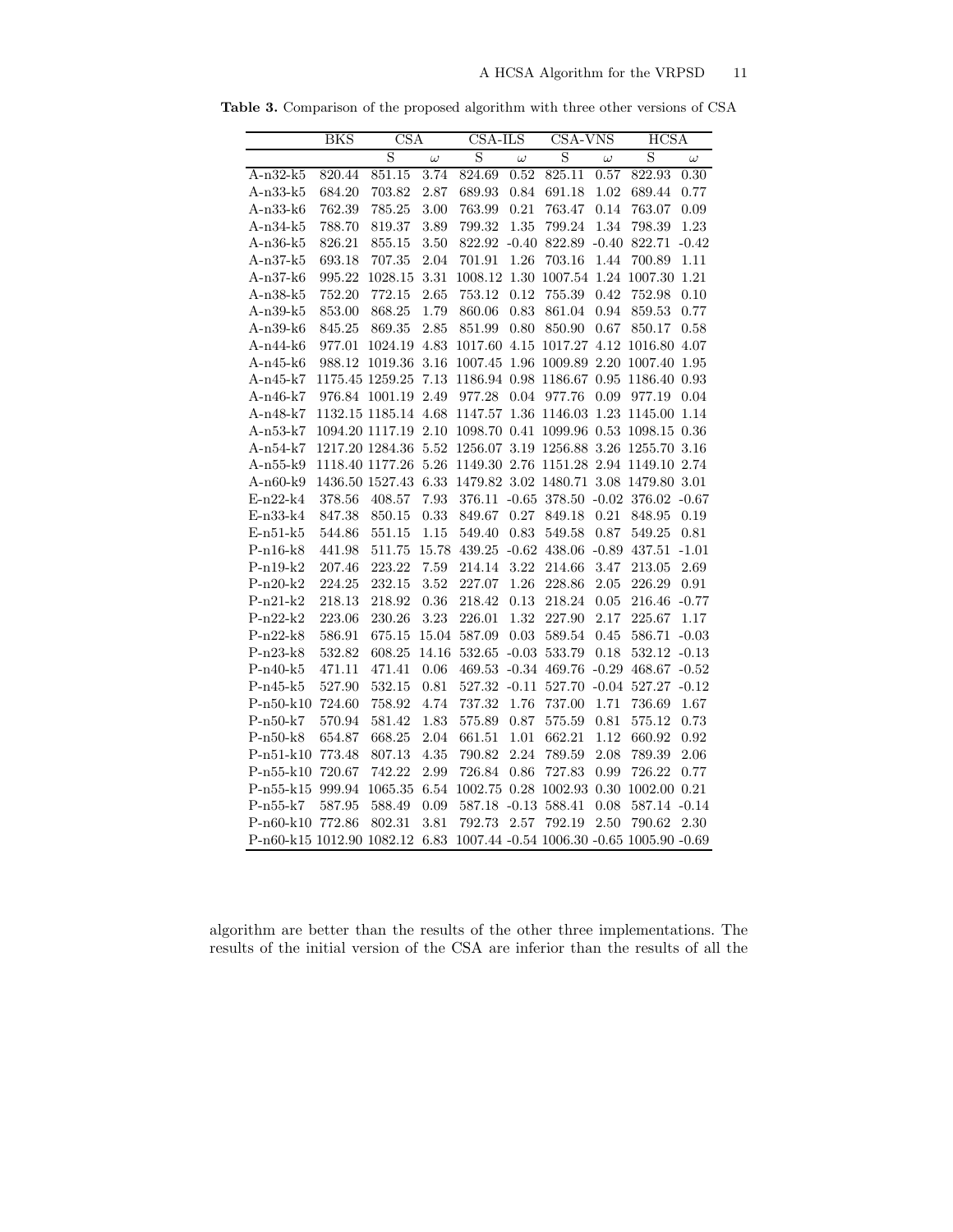other implementations. These results prove that the addition of each one of the modifications is very important for the effectiveness of the algorithm and each one helps the algorithm to improve its results. The next question that we have to answer is which of the two modifications helps the algorithm more. As it can be observed none of them outperforms clearly from the other. The CSA-ILS gives better results from the CSA-VNS in 24 instances (worst in 16 instances). The average quality of the CSA is 4.36%, of the CSA-ILS is 0.97%, of the CSA-VNS is 1.07% while the average quality of the proposed algorithm is 0.84%. Thus, the inclusion of the two modifications is necessary for the effectiveness of the proposed algorithm.

Table 4 presents a comparison of HCSA with four other evolutionary optimization algorithms: a constriction Particle Swarm Optimization (PSO) algorithm [21], a Differential Evolution (DE) algorithm [23], a Genetic Algorithm (GA) [23], and the Combinatorial Expanding Neighborhood Topology Particle Swarm Optimization (CENTPSO) [22]. The first column of the table, as before, gives the instance name. Columns two and three present the best cost over ten runs and the quality of the solutions produced by the PSO algorithm. Columns four and five give the corresponding values for the GA. Similarly, columns six and seven present the results obtained by the DE algorithm while columns eight and nine are dedicated to the CENTPSO algorithm. Finally, the last two columns show the results obtained by the new HCSA.

The new hybrid algorithm finds, as previously noticed, new best solutions in ten out of forty instances. The average quality of the obtained solutions is 0.18% for the CENTPSO, 0.83% for the HCSA, 0.83% for the PSO, 1.22% for the DE, and 2.02% for the GA. Compared to the CENTPSO the proposed algorithm finds better solutions in fourteen instances, compared to the PSO the proposed algorithm finds better solutions in twenty instances, compared to the DE the proposed algorithm finds better solutions in twenty six instances and, finally, compared to the GA the proposed algorithm finds better solutions in thirty three instances. The proposed algorithm outperforms both DE and GA on all instances. The performance of the new HCSA is similar to that PSO as both algorithms produce better than the best known solutions for twenty instances and both correspond to an average quality of 0.83%. The results of the HCSA are slightly inferior than those of the CENTPSO algorithm as the proposed hybrid finds 10 new best solutions but CENTPSO maintains 23 of the 30 best solutions it had previously obtained for the same instances.

### **4 Conclusions**

In this paper, a new hybridized algorithm based on Clonal Selection Algorithm for the solution of the Vehicle Routing Problem with Stochastic Demands has been proposed. The purpose of this hybridization has been to improve the effectiveness of the original Clonal Selection Algorithm for this NP-hard problem. Hence, the Iterated Local Search algorithm was introduced as a hypermutation operator and the Variable Neighborhood Search algorithm as a receptor edit-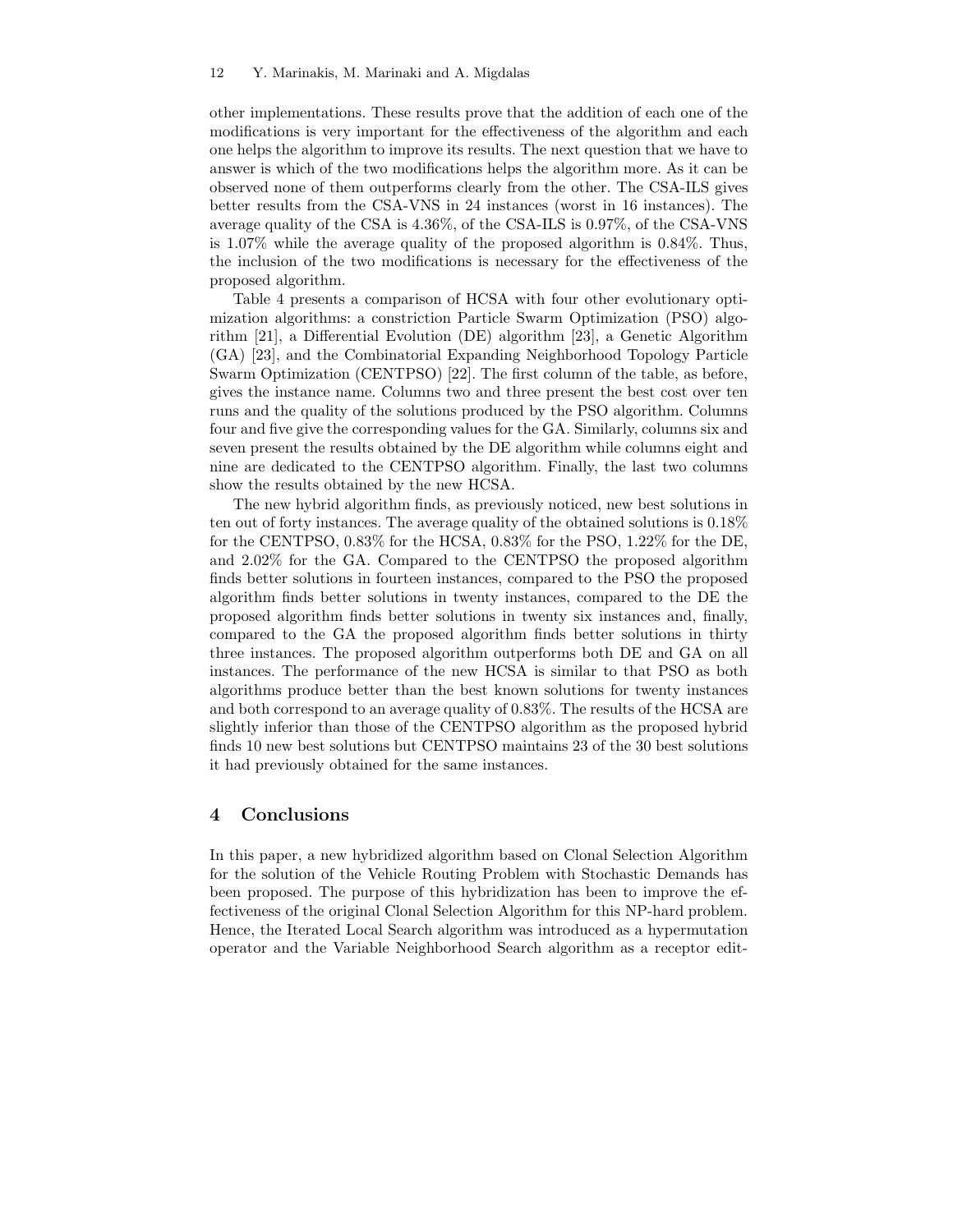**Table 4.** Comparison of the proposed algorithm with other evolutionary algorithms from the literature

|                 |            | <b>PSO</b>                           |          | GА                                    |          | DE               |          | <b>CENTPSO</b>                |          | <b>HCSA</b>           |          |
|-----------------|------------|--------------------------------------|----------|---------------------------------------|----------|------------------|----------|-------------------------------|----------|-----------------------|----------|
| Instance        | <b>BKS</b> | S                                    | $\omega$ | S                                     | $\omega$ | S                | $\omega$ | S                             | $\omega$ | S                     | $\omega$ |
| $A-n32-k5$      | 820.44     | 821.65                               | $0.15\,$ | 836.07                                | 1.91     | 820.5            | 0.01     | 820.44                        | 0.00     | 822.93                | 0.30     |
| A-n33-k5        | 684.2      | 687.04 0.42                          |          | 693.4                                 |          | 1.34 684.2       | 0.00     | 687.04                        |          | 0.42 689.44           | 0.77     |
| A-n33-k6        | 762.39     | 769.62 0.95                          |          | 762.4                                 | 0.00     | 762.6            | 0.03     | 762.39                        | 0.00     | 763.07                | 0.09     |
| $A-n34-k5$      | 788.7      | 789.88 0.15                          |          | 812.3                                 | 2.99     | 788.7 0.00       |          | 789.88                        | 0.15     | 798.39                | 1.23     |
| $A-n36-k5$      | 826.21     | 836.05                               | 1.19     | 833.3                                 | 0.86     | 835.1            | 1.08     | 826.21                        | 0.00     | 822.71                | $-0.42$  |
| $A-n37-k5$      | 693.18     | 693.18 0.00                          |          | 707.65                                | 2.09     | 702              | 1.27     | 693.18                        | 0.00     | 700.89                | 1.11     |
| A-n37-k6        | 995.22     | 999.72                               | 0.45     | 1018                                  |          | 2.29 1008.2 1.30 |          | 995.22                        | 0.00     | 1007.3                | $1.21\,$ |
| A-n38-k5        | 752.2      | 756.56 0.58                          |          | 755.5                                 | 0.44     | 752.2 0.00       |          | 755.2                         | 0.40     | 752.98                | 0.10     |
| A-n39-k5        | 853.002    | 853.08                               | 0.01     | 858.7                                 |          | 0.67 862.6       |          | 1.13 853.002                  | 0.00     | 859.53                | 0.77     |
| A-n39-k6        | 845.25     | 847.92 0.32                          |          | 867.12 2.59                           |          | 845.7 0.05       |          | 845.25                        | 0.00     | 850.17                | 0.58     |
| A-n44-k6        | 977.0056   | 978.83 0.19                          |          | 1005.9                                |          |                  |          | 2.96 980.6 0.37 977.0056 0.00 |          | 1016.8                | 4.07     |
| A-n45-k6        | 988.12     | 997.41 0.94                          |          | 1007.9 2.00 996.86 0.88               |          |                  |          | 988.12                        | 0.00     | 1007.4                | 1.95     |
| A-n45-k7        | 1175.45    | 1175.45 0.00                         |          | 1239.4 5.44 1213.1 3.20               |          |                  |          | 1175.45                       | 0.00     | 1186.4                | 0.93     |
| A-n46-k7        | 976.84     | 984.98 0.83                          |          | 976.84 0.00 979.7 0.29                |          |                  |          | 978.23                        |          | 0.14 977.19           | 0.04     |
| A-n48-k7        | 1132.15    | 1132.15 0.00                         |          | 1182.3 4.43 1146.7 1.29               |          |                  |          | 1132.15                       | 0.00     | 1145                  | 1.14     |
| A-n53-k7        | 1094.2     |                                      |          | 1096.6 0.22 1117.8 2.16 1100.2 0.55   |          |                  |          | 1094.2                        |          | $0.00$ 1098.15 $0.36$ |          |
| A-n54-k7        | 1217.2     | 1223.23 0.50 1283.9 5.48 1279.5 5.12 |          |                                       |          |                  |          | 1217.2                        | 0.00     | 1255.7                | 3.16     |
| A-n55-k9        | 1118.4     |                                      |          | 1124.3 0.53 1168.1 4.44 1150.9 2.91   |          |                  |          | 1118.4                        | 0.00     | 1149.1                | 2.74     |
| A-n60-k9        | 1436.5     |                                      |          | 1454.15 1.23 1517.25 5.62 1483.2 3.25 |          |                  |          | 1436.5                        | 0.00     | 1479.8                | 3.01     |
| $E-n22-k4$      | 378.56     |                                      |          | 390.99 3.28 385.12 1.73 379.16 0.16   |          |                  |          | 378.56                        |          | 0.00 376.02           | $-0.67$  |
| E-n33-k4        | 847.38     |                                      |          | 847.38 0.00 849.35 0.23 848.25 0.10   |          |                  |          | 847.38                        |          | 0.00 848.95           | 0.19     |
| $E-n51-k5$      | 544.86     | 544.86 0.00                          |          | 550.15 0.97 549.18 0.79               |          |                  |          | 544.86                        | 0.00     | 549.25                | 0.81     |
| $P-n16-k8$      | 441.98     | 455.21 2.99                          |          | 443.98 0.45 444.55 0.58               |          |                  |          | 441.98                        |          | $0.00$ 437.51 $-1.01$ |          |
| $P-n19-k2$      | 207.46     |                                      |          | 213.51 2.92 216.66 4.43 215.04 3.65   |          |                  |          | 207.46                        |          | 0.00 213.05           | 2.69     |
| $P-n20-k2$      | 224.25     |                                      |          | 226.79 1.13 225.89 0.73 224.25 0.00   |          |                  |          | 226.13                        |          | 0.84 226.29           | 0.91     |
| $P-n21-k2$      | 218.13     |                                      |          | 218.13 0.00 218.38 0.11 218.52 0.18   |          |                  |          | 218.13                        | 0.00     | 216.46 -0.77          |          |
| $P-n22-k2$      | 223.06     | 229.45 2.86                          |          | 223.06                                |          | 0.00 229.45 2.86 |          | 229.45                        | $2.86\,$ | 225.67                | 1.17     |
| $P-n22-k8$      | 586.91     | 590.72                               | 0.65     | 587.32                                |          | 0.07589.890.51   |          | 586.91                        | 0.00     | 586.71 -0.03          |          |
| $P-n23-k8$      | 532.82     | 536.34                               |          | 0.66 536.07 0.61 545.26 2.33          |          |                  |          | 532.82                        | $0.00\,$ | 532.12 -0.13          |          |
| $P-n40-k5$      | 471.11     |                                      |          | 471.24 0.03 471.11 0.00 472.15 0.22   |          |                  |          | 471.24                        | 0.03     | 468.67 -0.52          |          |
| $P-n45-k5$      | 527.9      | 530.52 0.50                          |          | 531.29 0.64 527.9 0.00                |          |                  |          | 529.16                        |          | $0.24$ 527.27 -0.12   |          |
| $P - n50 - k10$ | 724.6      | 739.51 2.06                          |          | 755.15                                |          | 4.22 724.6 0.00  |          | 738.94                        | 1.98     | 736.69                | 1.67     |
| $P-n50-k7$      | 570.94     | 570.94 0.00                          |          | 580.34                                |          | 1.65 575.92 0.87 |          | 570.94                        |          | 0.00 575.12           | 0.73     |
| $P-n50-k8$      | 654.87     | 659.19 0.66                          |          | 658                                   |          | 0.48 664.02 1.40 |          | 654.87                        | $0.00\,$ | 660.92                | 0.92     |
| $P-n51-k10$     | 773.48     | 795.43 2.84                          |          | 805.8                                 |          | 4.18 789.04 2.01 |          | 773.48                        | 0.00     | 789.39                | 2.06     |
| $P-n55-k10$     | 720.67     | 737.87 2.39                          |          | 742.4                                 |          | 3.02 730.15 1.32 |          | 720.67                        | 0.00     | 726.22                | 0.77     |
| $P-n55-k15$     | 999.94     | 1008.6 0.87                          |          | 1002.6                                |          | 0.27 1016.4 1.65 |          | 999.94                        | 0.00     | 1002                  | 0.21     |
| $P-n55-k7$      | 587.95     | 587.95                               | 0.00     | 588.34                                |          | 0.07 588.47 0.09 |          | 587.95                        | 0.00     | 587.14 -0.14          |          |
| $P - n60 - k10$ | 772.86     | 772.86                               | 0.00     | 803.18                                |          | 3.92 790.55 2.29 |          | 772.86                        | 0.00     | 790.62                | 2.30     |
| $P-n60-k15$     | 1012.9     | 1021.58 0.86                         |          | 1068.6 5.50 1067.6 5.40               |          |                  |          | 1012.9                        | 0.00     | $1005.9 - 0.69$       |          |

ing operator. The resulting hybrid algorithm was tested on a set of benchmark instances and gave new best solutions in ten out of forty instances with an av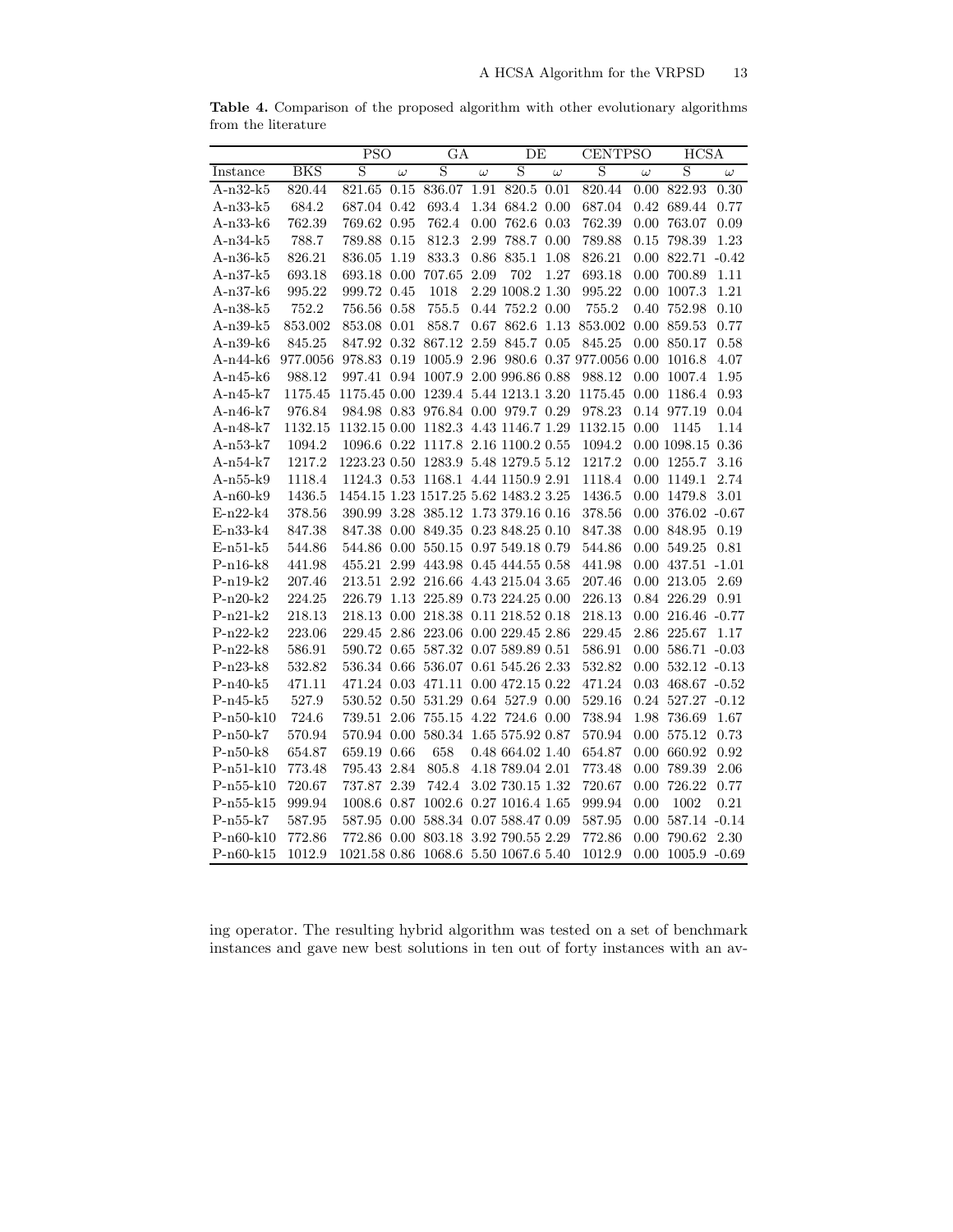erage quality equal to 0.83%. The experimentation has also showed that the new hybrid is competitive with other evolutionary algorithms and that it may even outperform them w.r.t. solution quality. Indeed, the new hybrid found 10 new best solutions and showed better results on all benchmark instances than the classic versions of Differential Evolution and Genetic Algorithms. The new hybrid performs equally to the constriction PSO and it is only slightly inferior than a more involved version of PSO, the Combinatorial Expanding Neighborhood Topology Particle Swarm Optimization. Our future research will be focused on the application of this algorithm to other difficult routing problems.

### **References**

- 1. Bianchi, L., Birattari, M., Manfrin, M., Mastrolilli, M., Paquete, L., Rossi-Doria, O., Schiavinotto, T. (2006). Hybrid metaheuristics for the vehicle routing problem with stochastic demands. *Journal of Mathematical Modeling and Algorithms*, 5(1), 91-110.
- 2. Bianchi, L., Dorigo, M., Gambardella, L.M., Gutjahr, W.J. (2009). A survey on metaheuristics for stochastic combinatorial optimization. *Natural Computing*, 8(2), 239-287.
- 3. Brabazon., A., ONeill, M. (2006). *Biologically Inspired Algorithms for Financial Modeling*, Natural Computing Series, Springer-Verlag, Berlin.
- 4. Christiansen, C.H., Lysgaard, J. (2007). A branch-and-price algorithm for the capacitated vehicle routing problem with stochastic demands. *Operations Research Letters*, 35, 773-781.
- 5. Cuevas, E., Osuna-Enciso, V., Wario, F., Zaldívar, D., Pérez-Cisneros, M. (2012). Automatic multiple circle detection based on artificial immune systems. *Expert Systems with Applications*, 39, 713-722.
- 6. Dabrowski, J. (2008). Clonal Selection Algorithm for Vehicle Routing. *Proceedings of the 2008 1st International Conference on Information Technology, IT 2008* 19-21 May 2008, Gdansk, Poland.
- 7. Dasgupta, D. (Ed.) (1998). *Artificial Immune Systems and their Application*, Springer, Heidelberg.
- 8. Dasgupta, D., Ni˜no, L.F. (2009). *Immunological Computation: Theory and Applications*, CRC Press, Taylor and Francis Group, USA.
- 9. De Castro, L.N., Timmis, J. (2002). *Artificial Immune Systems: A New Computational Intelligence Approach*, Springer, Heidelberg.
- 10. De Castro, L.N., Von Zuben, F.J. (2000). The clonal selection algorithm with engineering applications. *Workshop on Artificial Immune Systems and Their Applications (GECCO00)*, Las Vegas, NV, 3637.
- 11. De Castro, L.N, Von Zuben, F.J. (2002). Learning and optimization using the clonal selection principle. *IEEE Transactions on Evolutionary Computation*, 6(3), 239-251.
- 12. Engelbrecht, A.P. (2007). *Computational Intelligence: An Introduction*, Second Edition, John Wiley and Sons, England.
- 13. Flower, D., Timmis, J. (Eds.)(2007). *In Silico Immunology* , Springer, USA.
- 14. Forrest, S., Perelson, A. Allen, L., Cherukuri, R. (1994). Self-nonself discrimination in a computer, *Proceedings of the 1994 IEEE Symposium on Research in Security and Privacy*, IEEE Computer Society Press: Los Alamitos, California, 1994, 202- 212.